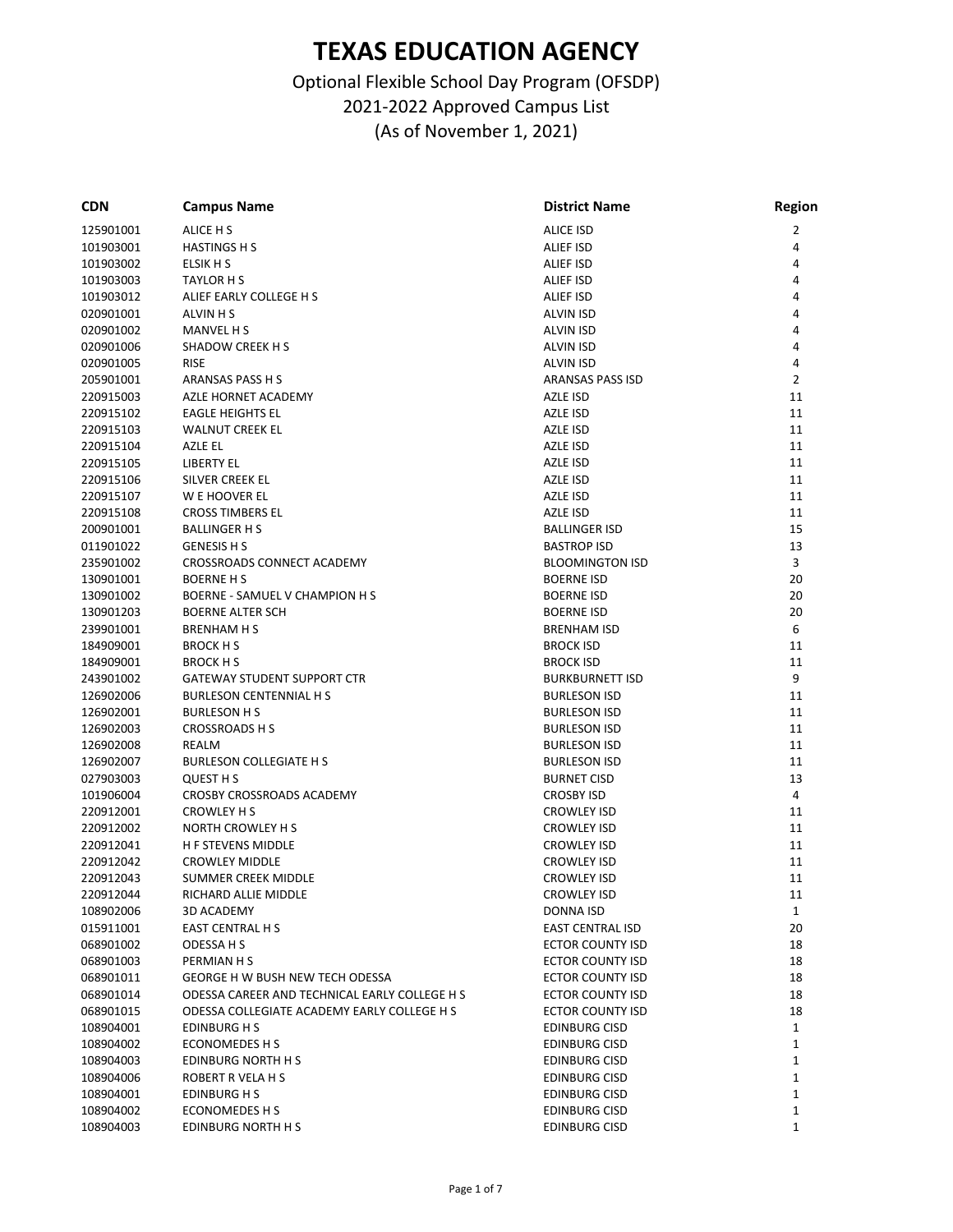| <b>CDN</b> | <b>Campus Name</b>                                 | <b>District Name</b>             | Region       |
|------------|----------------------------------------------------|----------------------------------|--------------|
| 108904006  | ROBERT R VELA H S                                  | <b>EDINBURG CISD</b>             | 1            |
| 108904043  | <b>B L GARZA MIDDLE</b>                            | EDINBURG CISD                    | 1            |
| 108904044  | <b>SOUTH MIDDLE</b>                                | EDINBURG CISD                    | 1            |
| 108904045  | <b>MEMORIAL MIDDLE</b>                             | EDINBURG CISD                    | 1            |
| 108904046  | <b>FRANCISCO BARRIENTES MIDDLE</b>                 | EDINBURG CISD                    | 1            |
| 108904047  | BETTY HARWELL MIDDLE                               | EDINBURG CISD                    | 1            |
| 108904048  | ELIAS LONGORIA SR MIDDLE                           | EDINBURG CISD                    | 1            |
| 108904043  | <b>B L GARZA MIDDLE</b>                            | <b>EDINBURG CISD</b>             | 1            |
| 108904044  | <b>SOUTH MIDDLE</b>                                | EDINBURG CISD                    | 1            |
| 108904045  | <b>MEMORIAL MIDDLE</b>                             | <b>EDINBURG CISD</b>             | 1            |
| 108904046  | <b>FRANCISCO BARRIENTES MIDDLE</b>                 | EDINBURG CISD                    | 1            |
| 108904047  | <b>BETTY HARWELL MIDDLE</b>                        | EDINBURG CISD                    | $\mathbf{1}$ |
| 108904048  | ELIAS LONGORIA SR MIDDLE                           | EDINBURG CISD                    | 1            |
| 108904101  | <b>AUSTIN EL</b>                                   | EDINBURG CISD                    | 1            |
| 108904102  | <b>BREWSTER EL</b>                                 | EDINBURG CISD                    | 1            |
| 108904103  | <b>HARGILL EL</b>                                  | EDINBURG CISD                    | 1            |
| 108904104  | <b>BETTS EL</b>                                    | <b>EDINBURG CISD</b>             | 1            |
| 108904105  | JEFFERSON ELEM                                     | EDINBURG CISD                    | 1            |
| 108904106  | <b>TREVINO EL</b>                                  | <b>EDINBURG CISD</b>             | 1            |
| 108904107  | LEE EL                                             |                                  | 1            |
|            |                                                    | EDINBURG CISD                    |              |
| 108904108  | LINCOLN EL                                         | EDINBURG CISD                    | 1            |
| 108904109  | <b>GUERRA EL</b>                                   | EDINBURG CISD                    | 1            |
| 108904110  | <b>ZAVALA EL</b>                                   | EDINBURG CISD                    | 1            |
| 108904111  | <b>TRAVIS EL</b>                                   | EDINBURG CISD                    | 1            |
| 108904112  | <b>FREDDY GONZALEZ EL</b>                          | EDINBURG CISD                    | 1            |
| 108904113  | <b>L B JOHNSON EL</b>                              | <b>EDINBURG CISD</b>             | 1            |
| 108904114  | <b>CANTERBURY EL</b>                               | EDINBURG CISD                    | 1            |
| 108904115  | MONTE CRISTO EL                                    | <b>EDINBURG CISD</b>             | 1            |
| 108904116  | <b>ESCANDON EL</b>                                 | EDINBURG CISD                    | 1            |
| 108904117  | DE LA VINA ELEM                                    | EDINBURG CISD                    | 1            |
| 108904118  | <b>SAN CARLOS EL</b>                               | EDINBURG CISD                    | 1            |
| 108904119  | <b>TRUMAN EL</b>                                   | EDINBURG CISD                    | 1            |
| 108904120  | <b>EISENHOWER EL</b>                               | <b>EDINBURG CISD</b>             | 1            |
| 108904121  | JOHN F KENNEDY EL                                  | EDINBURG CISD                    | 1            |
| 108904122  | CANO-GONZALEZ EL                                   | <b>EDINBURG CISD</b>             | 1            |
| 108904123  | CAVAZOS EL                                         | EDINBURG CISD                    | 1            |
| 108904124  | <b>VILLARREAL EL</b>                               | <b>EDINBURG CISD</b>             | 1            |
| 108904125  | CARMEN V AVILA EL                                  | EDINBURG CISD                    | 1            |
| 108904126  | ANNE L MAGEE EL                                    | EDINBURG CISD                    | 1            |
| 108904127  | DR THOMAS ESPARZA EL                               | EDINBURG CISD                    | 1            |
| 108904128  | DR KAY TEER CRAWFORD EL                            | EDINBURG CISD                    | 1            |
| 108904129  | ALFONSO RAMIREZ EL                                 | <b>EDINBURG CISD</b>             | 1            |
| 108904130  | R C FLORES-MARK A ZAPATA EL                        | EDINBURG CISD                    | 1            |
| 108904131  | MACARIA DELA GARZA GORENA EL                       | <b>EDINBURG CISD</b>             | $\mathbf{1}$ |
| 057834001  | EVOLUTION ACADEMY CHARTER SCHOOL                   | EVOLUTION ACADEMY CHARTER SCHOOL | 10           |
| 057834003  | EVOLUTION ACADEMY BEAUMONT                         | EVOLUTION ACADEMY CHARTER SCHOOL | 10           |
| 057834004  | EVOLUTION ACADEMY HOUSTON                          | EVOLUTION ACADEMY CHARTER SCHOOL | 10           |
| 178914001  | <b>FLOUR BLUFF H S</b>                             | FLOUR BLUFF ISD                  | 2            |
| 220905082  | TEXAS ACADEMY OF BIOMEDICAL                        | FORT WORTH ISD                   | 11           |
| 220905085  | MARINE CREEK COLLEGIATE H S                        | FORT WORTH ISD                   | 11           |
| 220905086  | TARRANT CO COLLEGE SOUTH/FORT WORTH COLLEGIATE H S | FORT WORTH ISD                   | 11           |
| 220905005  | DUNBAR H S                                         | FORT WORTH ISD                   | 11           |
| 220905016  | O D WYATT H S                                      | FORT WORTH ISD                   |              |
|            |                                                    |                                  | 11           |
| 220905006  | EASTERN HILLS H S                                  | FORT WORTH ISD                   | 11           |
| 220905008  | NORTH SIDE H S                                     | FORT WORTH ISD                   | 11           |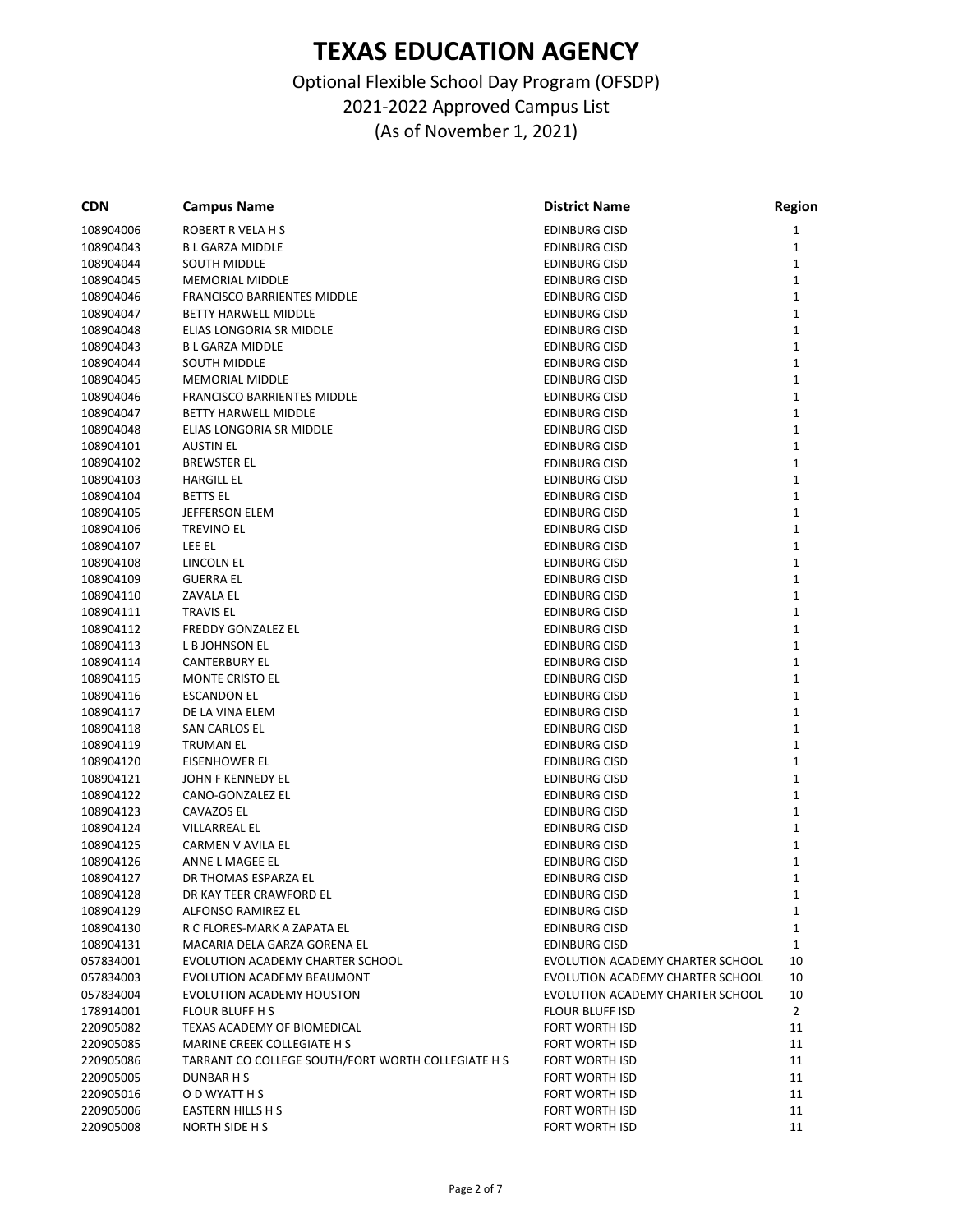| <b>CDN</b> | <b>Campus Name</b>                         | <b>District Name</b>    | Region               |
|------------|--------------------------------------------|-------------------------|----------------------|
| 220905009  | POLYTECHNIC H S                            | FORT WORTH ISD          | 11                   |
| 220905003  | SOUTH HILLS H S                            | FORT WORTH ISD          | 11                   |
| 220905001  | <b>CARTER-RIVERSIDE H S</b>                | FORT WORTH ISD          | 11                   |
| 220905004  | DIAMOND HILL-JARVIS H S                    | <b>FORT WORTH ISD</b>   | 11                   |
| 220905014  | SOUTHWEST H S                              | FORT WORTH ISD          | 11                   |
| 220905021  | SUCCESS H S                                | FORT WORTH ISD          | 11                   |
| 101910002  | <b>GALENA PARK H S</b>                     | <b>GALENA PARK ISD</b>  | 4                    |
| 101910003  | NORTH SHORE SENIOR HIGH                    | <b>GALENA PARK ISD</b>  | 4                    |
| 101910030  | GALENA PARK ISD CAREER & TECHNICAL ECHS    | <b>GALENA PARK ISD</b>  | 4                    |
| 101910030  | GALENA PARK ISD CAREER & TECHNICAL ECHS    | <b>GALENA PARK ISD</b>  | 4                    |
| 101911005  | PETER E HYLAND CENTER                      | <b>GOOSE CREEK CISD</b> | 4                    |
| 101911016  | <b>IMPACT EARLY COLLEGE H S</b>            | <b>GOOSE CREEK CISD</b> | 4                    |
| 101911017  | STUART CAREER TECH H S                     | <b>GOOSE CREEK CISD</b> | 4                    |
| 031903001  | <b>HARLINGEN H S</b>                       | <b>HARLINGEN CISD</b>   | 1                    |
| 031903002  | <b>HARLINGEN H S - SOUTH</b>               | <b>HARLINGEN CISD</b>   | 1                    |
| 105906004  | LIVE OAK ACADEMY                           | <b>HAYS CISD</b>        | 13                   |
| 059901001  | <b>HEREFORD HS</b>                         | <b>HEREFORD ISD</b>     | 16                   |
| 101913005  | GUY M SCONZO EARLY COLLEGE H S             | <b>HUMBLE ISD</b>       | 4                    |
| 101913001  | HUMBLE H S                                 | <b>HUMBLE ISD</b>       | 4                    |
| 101913002  | KINGWOOD H S                               | <b>HUMBLE ISD</b>       | 4                    |
| 101913008  | ATASCOCITA H S                             | <b>HUMBLE ISD</b>       | 4                    |
| 101913013  | KINGWOOD PARK H S                          | <b>HUMBLE ISD</b>       | 4                    |
| 101913014  | <b>SUMMER CREEK H S</b>                    | <b>HUMBLE ISD</b>       | 4                    |
| 236902002  | <b>HUNTSVILLE H S</b>                      | HUNTSVILLE ISD          | 6                    |
| 057912005  | BARBARA CARDWELL CAREER PREPARATORY CENTER | <b>IRVING ISD</b>       | 10                   |
| 015916001  | <b>JUDSON H S</b>                          | <b>JUDSON ISD</b>       | 20                   |
| 015916003  | <b>JUDSON LEARNING ACAD</b>                | <b>JUDSON ISD</b>       | 20                   |
| 015916010  | <b>VETERANS MEMORIAL H S</b>               | <b>JUDSON ISD</b>       | 20                   |
|            |                                            |                         |                      |
| 015916008  | <b>KAREN WAGNER H S</b>                    | <b>JUDSON ISD</b>       | 20                   |
| 015916009  | JUDSON EARLY COLLEGE ACADEMY               | <b>JUDSON ISD</b>       | 20                   |
| 128901001  | <b>KARNES CITY H S</b>                     | <b>KARNES CITY ISD</b>  | 20<br>$\overline{7}$ |
| 092902002  | KILGORE H S                                | <b>KILGORE ISD</b>      |                      |
| 137901001  | H M KING H S                               | KINGSVILLE ISD          | $\overline{2}$       |
| 108912001  | LA JOYA H S                                | LA JOYA ISD             | 1                    |
| 108912004  | JUAREZ-LINCOLN H S                         | LA JOYA ISD             | 1                    |
| 108912005  | <b>HOPE ACADEMY</b>                        | LA JOYA ISD             | $\mathbf 1$          |
| 108912007  | LA JOYA PALMVIEW H S                       | LA JOYA ISD             | 1                    |
| 108912008  | JIMMY CARTER EARLY COLLEGE H S             | LA JOYA ISD             | 1                    |
| 108912010  | THELMA ROSA SALINAS STEM EARLY COLLEGE H S | LA JOYA ISD             | 1                    |
| 108912041  | LORENZO DE ZAVALA MIDDLE                   | LA JOYA ISD             | 1                    |
| 108912042  | CESAR CHAVEZ MIDDLE                        | LA JOYA ISD             | 1                    |
| 108912043  | DR JAVIER SAENZ MIDDLE                     | LA JOYA ISD             | 1                    |
| 108912044  | MEMORIAL MIDDLE                            | LA JOYA ISD             | 1                    |
| 108912045  | ANN RICHARDS MIDDLE                        | LA JOYA ISD             | 1                    |
| 108912046  | IRENE M GARCIA MIDDLE                      | LA JOYA ISD             | 1                    |
| 108912048  | JUAN DE DIOS SALINAS MIDDLE                | LA JOYA ISD             | 1                    |
| 108912049  | DOMINGO TREVINO MIDDLE                     | LA JOYA ISD             | 1                    |
| 108912102  | JOHN F KENNEDY EL                          | LA JOYA ISD             | 1                    |
| 108912104  | <b>GUILLERMO FLORES EL</b>                 | LA JOYA ISD             | 1                    |
| 108912105  | ROSENDO BENAVIDES EL                       | LA JOYA ISD             | 1                    |
| 108912106  | LEO J LEO EL                               | LA JOYA ISD             | 1                    |
| 108912107  | ELIGIO KIKA DE LA GARZA EL                 | LA JOYA ISD             | 1                    |
| 108912108  | E B REYNA EL                               | LA JOYA ISD             | 1                    |
| 108912109  | ELODIA R CHAPA EL                          | LA JOYA ISD             | 1                    |
| 108912110  | JOSE DE ESCANDON EL                        | LA JOYA ISD             | 1                    |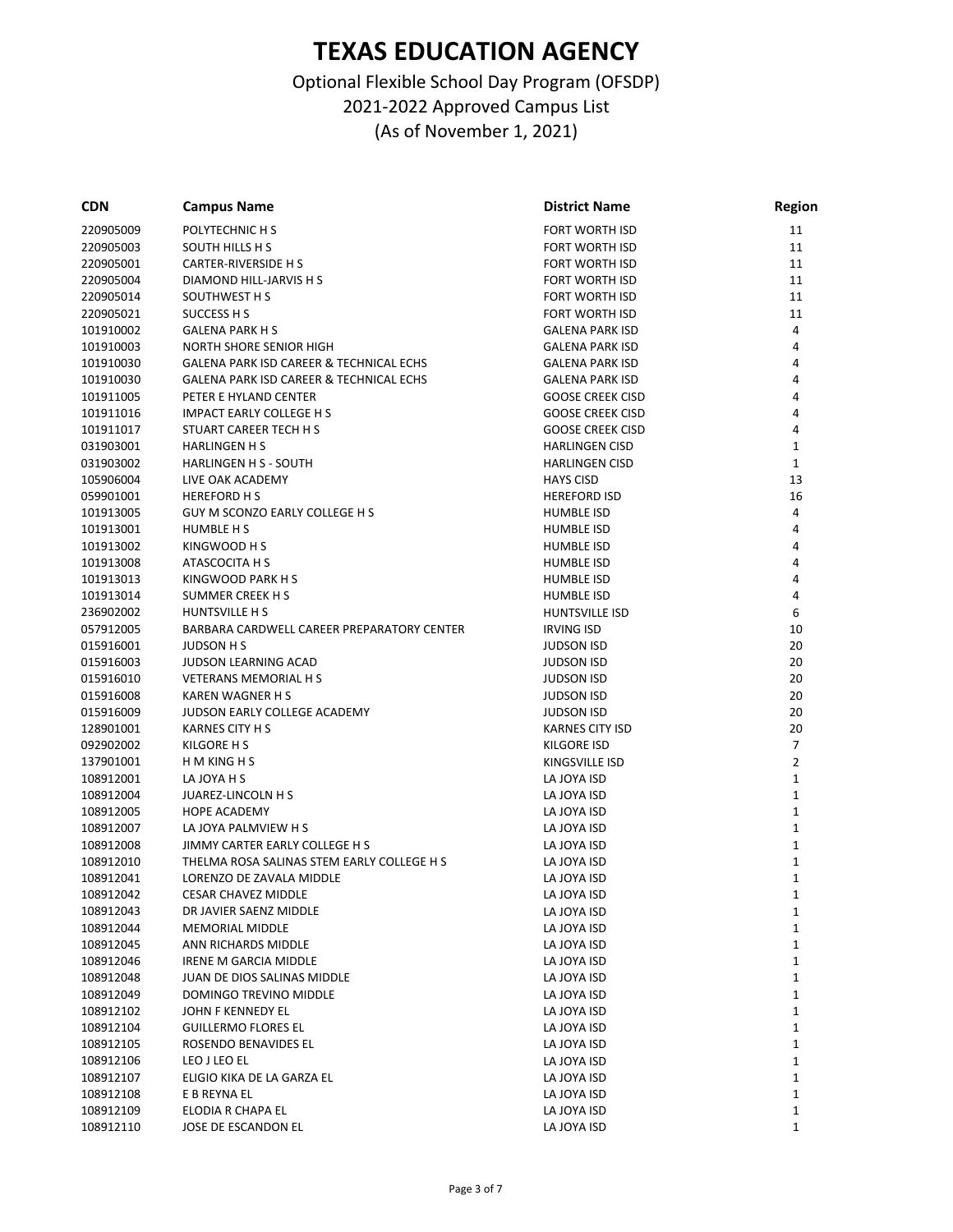| <b>CDN</b> | <b>Campus Name</b>                   | <b>District Name</b>    | <b>Region</b>  |
|------------|--------------------------------------|-------------------------|----------------|
| 108912111  | DIAZ-VILLARREAL EL                   | LA JOYA ISD             | 1              |
| 108912112  | <b>NARCISO CAVAZOS</b>               | LA JOYA ISD             | 1              |
| 108912113  | <b>TABASCO EL</b>                    | LA JOYA ISD             | 1              |
| 108912114  | PATRICIO PEREZ EL                    | LA JOYA ISD             | $\mathbf{1}$   |
| 108912115  | HENRY B GONZALEZ EL                  | LA JOYA ISD             | 1              |
| 108912116  | LLOYD M BENTSEN EL                   | LA JOYA ISD             | 1              |
| 108912117  | SAM FORDYCE EL                       | LA JOYA ISD             | 1              |
| 108912118  | EMILIANO ZAPATA EL                   | LA JOYA ISD             | 1              |
| 108912120  | <b>JUAN SEGUIN EL</b>                | LA JOYA ISD             | $\mathbf{1}$   |
| 108912121  | ENRIQUE KIKI CAMARENA EL             | LA JOYA ISD             | 1              |
| 108912122  | DR AMERICO PAREDES EL                | LA JOYA ISD             | 1              |
| 108912123  | WILLIAM J CLINTON EL                 | LA JOYA ISD             | 1              |
| 108912124  | CORINA PENA EL                       | LA JOYA ISD             | $\mathbf{1}$   |
| 108912126  | EVANGELINA GARZA EL                  | LA JOYA ISD             | 1              |
| 108912127  | DR MARIA PALMIRA MENDIOLA EL         | LA JOYA ISD             | 1              |
| 240901001  | <b>MARTIN H S</b>                    | LAREDO ISD              | 1              |
|            | NIXON H S                            |                         | 1              |
| 240901002  |                                      | LAREDO ISD              |                |
| 240901003  | DR LEO CIGARROA H S                  | LAREDO ISD              | $\mathbf{1}$   |
| 240901007  | F S LARA ACADEMY                     | LAREDO ISD              | $\mathbf{1}$   |
| 246913011  | NEW HOPE H S                         | LEANDER ISD             | 13             |
| 061902005  | LEARNING CTR                         | LEWISVILLE ISD          | 11             |
| 019908001  | LIBERTY-EYLAU H S                    | LIBERTY-EYLAU ISD       | 8              |
| 212903001  | LINDALE H S                          | LINDALE ISD             | $\overline{7}$ |
| 150901001  | LLANO H S                            | LLANO ISD               | 13             |
| 028902038  | <b>LOCKHART PRIDE H S</b>            | <b>LOCKHART ISD</b>     | 13             |
| 031906001  | LOS FRESNOS H S                      | <b>LOS FRESNOS CISD</b> | $\mathbf{1}$   |
| 031906001  | LOS FRESNOS H S                      | LOS FRESNOS CISD        | $\mathbf{1}$   |
| 027904002  | <b>FALLS CAREER H S</b>              | MARBLE FALLS ISD        | 13             |
| 027904001  | MARBLE FALLS H S                     | <b>MARBLE FALLS ISD</b> | 13             |
| 102902001  | MARSHALL H S                         | <b>MARSHALL ISD</b>     | 7              |
| 102902006  | MARSHALL EARLY GRADUATION SCHOOL     | <b>MARSHALL ISD</b>     | $\overline{7}$ |
| 165901002  | LEGACY H S                           | MIDLAND ISD             | 18             |
| 165901003  | <b>MIDLAND H S</b>                   | <b>MIDLAND ISD</b>      | 18             |
| 165901004  | VIOLA M COLEMAN H S                  | MIDLAND ISD             | 18             |
| 165901006  | EARLY COLLEGE H S AT MIDLAND COLLEGE | MIDLAND ISD             | 18             |
| 165901042  | <b>LEGACY FRESHMAN H S</b>           | MIDLAND ISD             | 18             |
| 165901044  | MIDLAND FRESHMAN H S                 | MIDLAND ISD             | 18             |
| 165901030  | MIDLAND ALTERNATIVE PROGRAM          | MIDLAND ISD             | 18             |
| 070908001  | MIDLOTHIAN H S                       | MIDLOTHIAN ISD          | 10             |
| 070908003  | MIDLOTHIAN HERITAGE H S              | MIDLOTHIAN ISD          | 10             |
| 182903001  | MINERAL WELLS H S                    | MINERAL WELLS ISD       | 11             |
| 182903002  | MINERAL WELLS ACADEMY                | MINERAL WELLS ISD       | 11             |
| 108908001  | MISSION H S                          | <b>MISSION CISD</b>     | $\mathbf{1}$   |
| 108908002  | <b>VETERANS MEMORIAL H S</b>         | <b>MISSION CISD</b>     | 1              |
| 108908004  | MISSION COLLEGIATE H S               | <b>MISSION CISD</b>     | 1              |
| 108908041  | <b>MISSION J H</b>                   | <b>MISSION CISD</b>     | 1              |
| 108908042  | WHITE J H                            | <b>MISSION CISD</b>     | 1              |
| 108908043  | ALTON MEMORIAL J H                   | <b>MISSION CISD</b>     |                |
|            |                                      |                         | 1              |
| 108908044  | RAFAEL A CANTU J H                   | <b>MISSION CISD</b>     | 1              |
| 108908101  | <b>BRYAN EL</b>                      | <b>MISSION CISD</b>     | 1              |
| 108908102  | <b>CASTRO EL</b>                     | <b>MISSION CISD</b>     | 1              |
| 108908104  | MARCELL EL                           | <b>MISSION CISD</b>     | 1              |
| 108908105  | PEARSON EL                           | <b>MISSION CISD</b>     | 1              |
| 108908107  | <b>ALTON EL</b>                      | <b>MISSION CISD</b>     | $\mathbf{1}$   |
| 108908108  | <b>CANTU EL</b>                      | <b>MISSION CISD</b>     | 1              |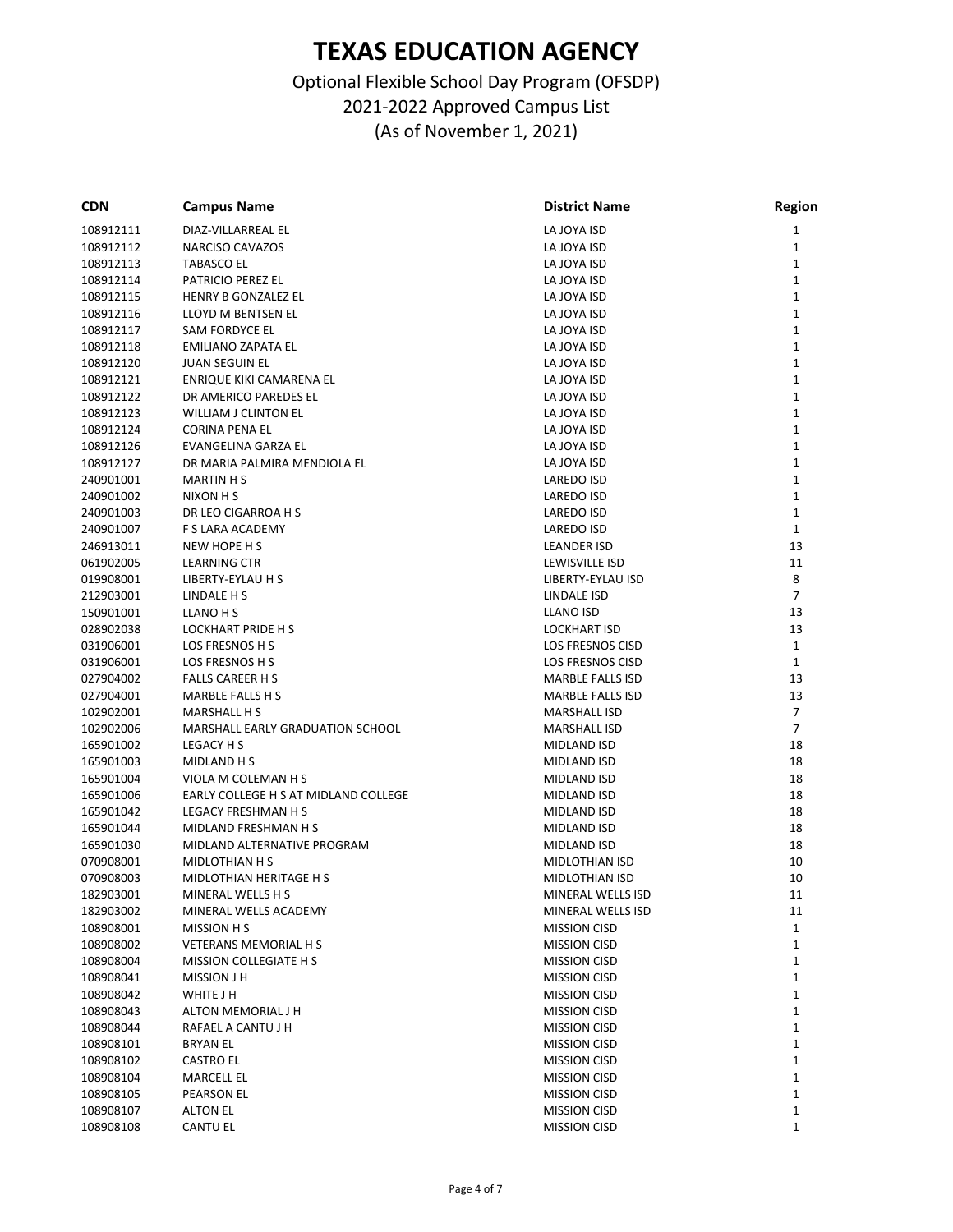| <b>CDN</b> | <b>Campus Name</b>                             | <b>District Name</b>     | Region       |
|------------|------------------------------------------------|--------------------------|--------------|
| 108908109  | LEAL EL                                        | <b>MISSION CISD</b>      | 1            |
| 108908110  | MIMS EL                                        | <b>MISSION CISD</b>      | 1            |
| 108908111  | OLLIE O'GRADY EL                               | <b>MISSION CISD</b>      | 1            |
| 108908112  | <b>CARL C WAITZ EL</b>                         | <b>MISSION CISD</b>      | 1            |
| 108908113  | SALINAS EL                                     | <b>MISSION CISD</b>      | 1            |
| 108908114  | RAQUEL CAVAZOS EL                              | MISSION CISD             | 1            |
| 108908115  | HURLA M MIDKIFF EL                             | <b>MISSION CISD</b>      | $\mathbf{1}$ |
| 108908116  | HILDA C ESCOBAR/ALICIA C RIOS EL               | <b>MISSION CISD</b>      | $\mathbf{1}$ |
| 015915011  | CHAVEZ EXCEL ACADEMY                           | <b>NORTHSIDE ISD</b>     | 20           |
| 101917001  | PASADENA H S                                   | PASADENA ISD             | 4            |
| 101917002  | SAM RAYBURN H S                                | PASADENA ISD             | 4            |
| 101917003  | <b>SOUTH HOUSTON H S</b>                       | PASADENA ISD             | 4            |
| 101917004  | DOBIE H S                                      | PASADENA ISD             | 4            |
| 101917013  | PASADENA MEMORIAL H S                          | PASADENA ISD             | 4            |
| 101917014  | THE SUMMIT (HIGH SCHOOL)                       | PASADENA ISD             | 4            |
| 101917016  | DR KIRK LEWIS CAREER AND TECHNICAL H S         | PASADENA ISD             | 4            |
| 101917007  | <b>TEGELER CAREER CENTER</b>                   | PASADENA ISD             | 4            |
| 082903001  | PEARSALL H S                                   | PEARSALL ISD             | 20           |
| 082903041  | PEARSALL J H                                   | PEARSALL ISD             | 20           |
| 108909001  | PSJA EARLY COLLEGE H S                         | PHARR-SAN JUAN-ALAMO ISD | 1            |
| 108909002  | PSJA MEMORIAL EARLY COLLEGE H S                | PHARR-SAN JUAN-ALAMO ISD | 1            |
| 108909003  | PSJA NORTH EARLY COLLEGE H S                   |                          | 1            |
|            | PSJA SONIA M SOTOMAYOR H S                     | PHARR-SAN JUAN-ALAMO ISD |              |
| 108909005  |                                                | PHARR-SAN JUAN-ALAMO ISD | 1            |
| 108909006  | ELVIS J BALLEW H S                             | PHARR-SAN JUAN-ALAMO ISD | 1            |
| 108909007  | PSJA SOUTHWEST EARLY COLLEGE H S               | PHARR-SAN JUAN-ALAMO ISD | $\mathbf{1}$ |
| 108909009  | PSJA THOMAS JEFFERSON T-STEM EARLY COLLEGE H S | PHARR-SAN JUAN-ALAMO ISD | 1            |
| 108909011  | <b>BUELL CENTRAL DAEP</b>                      | PHARR-SAN JUAN-ALAMO ISD | 1            |
| 108909041  | <b>AUSTIN MIDDLE</b>                           | PHARR-SAN JUAN-ALAMO ISD | 1            |
| 108909042  | <b>ALAMO MIDDLE</b>                            | PHARR-SAN JUAN-ALAMO ISD | 1            |
| 108909043  | LYNDON B JOHNSON MIDDLE                        | PHARR-SAN JUAN-ALAMO ISD | 1            |
| 108909044  | LIBERTY MIDDLE                                 | PHARR-SAN JUAN-ALAMO ISD | 1            |
| 108909045  | R YZAGUIRRE MIDDLE                             | PHARR-SAN JUAN-ALAMO ISD | 1            |
| 108909046  | <b>KENNEDY MIDDLE</b>                          | PHARR-SAN JUAN-ALAMO ISD | 1            |
| 108909047  | JAIME ESCALANTE MIDDLE                         | PHARR-SAN JUAN-ALAMO ISD | $\mathbf{1}$ |
| 108909048  | <b>AUDIE MURPHY MIDDLE</b>                     | PHARR-SAN JUAN-ALAMO ISD | 1            |
| 108909101  | JOHN MCKEEVER EL                               | PHARR-SAN JUAN-ALAMO ISD | 1            |
| 108909106  | JOHN DOEDYNS EL                                | PHARR-SAN JUAN-ALAMO ISD | $\mathbf{1}$ |
| 108909107  | <b>GERALDINE PALMER EL</b>                     | PHARR-SAN JUAN-ALAMO ISD | $\mathbf{1}$ |
| 108909108  | HENRY FORD EL                                  | PHARR-SAN JUAN-ALAMO ISD | 1            |
| 108909110  | <b>ZEFERINO FARIAS EL</b>                      | PHARR-SAN JUAN-ALAMO ISD | 1            |
| 108909112  | ALFRED SORENSEN EL                             | PHARR-SAN JUAN-ALAMO ISD | 1            |
| 108909113  | AIDA C ESCOBAR EL                              | PHARR-SAN JUAN-ALAMO ISD | 1            |
| 108909115  | RAUL LONGORIA EL                               | PHARR-SAN JUAN-ALAMO ISD | 1            |
| 108909116  | DANIEL RAMIREZ EL                              | PHARR-SAN JUAN-ALAMO ISD | 1            |
| 108909117  | KELLY-PHARR EL                                 | PHARR-SAN JUAN-ALAMO ISD | 1            |
| 108909118  | AMANDA GARZA-PENA EL                           | PHARR-SAN JUAN-ALAMO ISD | 1            |
| 108909119  | EDITH & ETHEL CARMAN EL                        | PHARR-SAN JUAN-ALAMO ISD | 1            |
| 108909120  | ARNOLDO CANTU SR EL                            | PHARR-SAN JUAN-ALAMO ISD | 1            |
| 108909121  | SANTOS LIVAS EL                                | PHARR-SAN JUAN-ALAMO ISD | 1            |
| 108909122  | DRS REED - MOCK EL                             | PHARR-SAN JUAN-ALAMO ISD | 1            |
| 108909123  | <b>CESAR CHAVEZ EL</b>                         | PHARR-SAN JUAN-ALAMO ISD | 1            |
| 108909124  | DR WILLIAM LONG EL                             | PHARR-SAN JUAN-ALAMO ISD | 1            |
| 108909125  | VIDA N CLOVER EL                               | PHARR-SAN JUAN-ALAMO ISD | 1            |
| 108909126  | AUGUSTO GUERRA EL                              | PHARR-SAN JUAN-ALAMO ISD | 1            |
| 108909127  | <b>GRACIELA GARCIA EL</b>                      | PHARR-SAN JUAN-ALAMO ISD | 1            |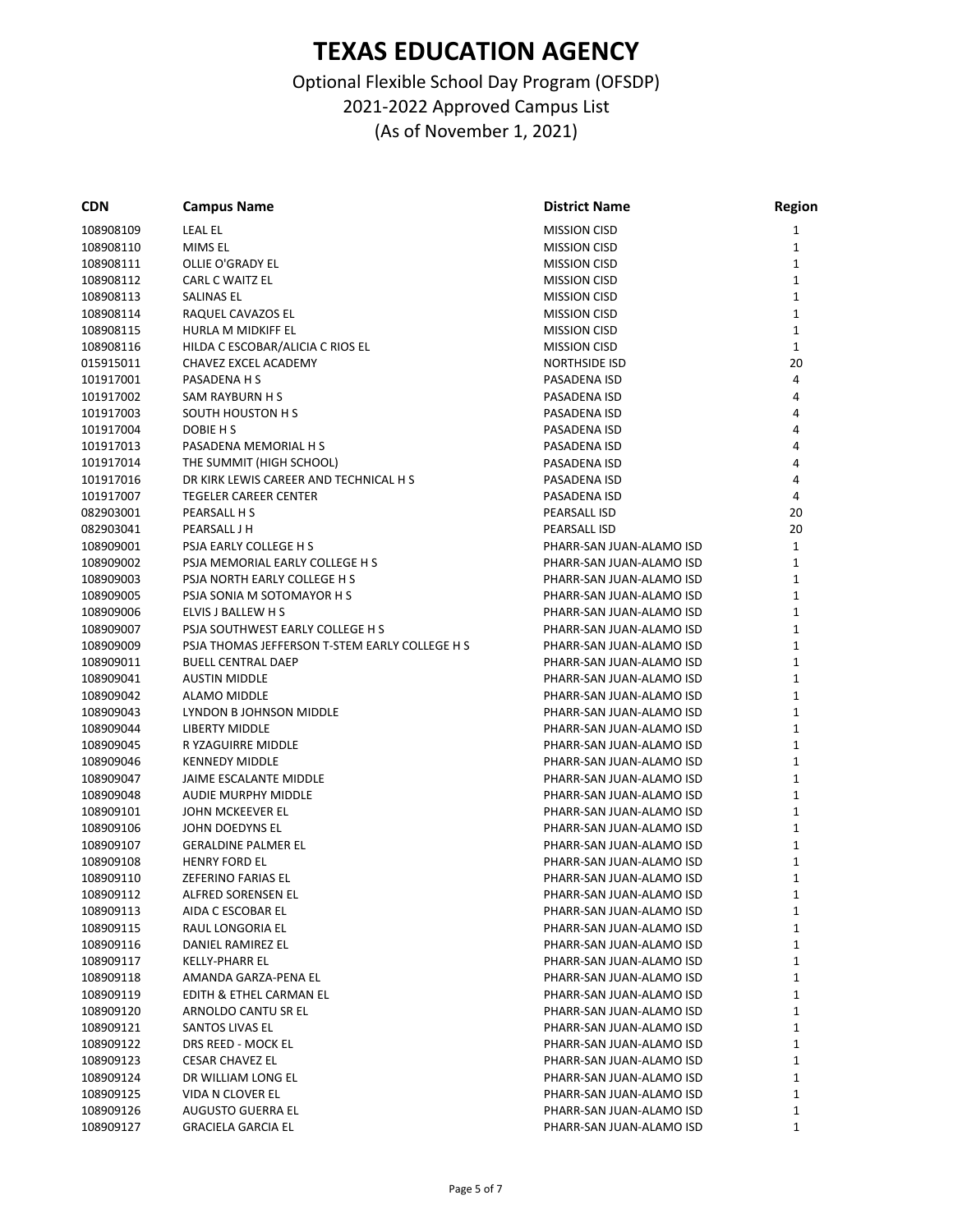| <b>CDN</b>             | <b>Campus Name</b>                                | <b>District Name</b>              | <b>Region</b>  |
|------------------------|---------------------------------------------------|-----------------------------------|----------------|
| 108909128              | CARMEN ANAYA EL                                   | PHARR-SAN JUAN-ALAMO ISD          | 1              |
| 108909129              | <b>SGT LEONEL TREVINO EL</b>                      | PHARR-SAN JUAN-ALAMO ISD          | 1              |
| 108909130              | ALLEN & WILLIAM ARNOLD EL                         | PHARR-SAN JUAN-ALAMO ISD          | 1              |
| 108909134              | <b>MARCIA R GARZA</b>                             | PHARR-SAN JUAN-ALAMO ISD          | $\mathbf{1}$   |
| 108909136              | <b>BERTA S PALACIOS EL</b>                        | PHARR-SAN JUAN-ALAMO ISD          | 1              |
| 003801001              | PINEYWOODS COMMUNITY ACADEMY H S                  | PINEYWOODS COMMUNITY ACADEMY      | 7              |
| 031909001              | PORT ISABEL H S                                   | POINT ISABEL ISD                  | 1              |
| 031909001              | PORT ISABEL H S                                   | POINT ISABEL ISD                  | 1              |
| 245903004              | RAYMONDVILLE OPTIONS ACADEMIC ACADEMY             | RAYMONDVILLE ISD                  | 1              |
| 245903001              | RAYMONDVILLE H S                                  | RAYMONDVILLE ISD                  | 1              |
| 245903041              | <b>MYRA GREEN MIDDLE</b>                          | RAYMONDVILLE ISD                  | $\mathbf{1}$   |
| 199901002              | ROCKWALL QUEST ACADEMY                            | ROCKWALL ISD                      | 10             |
| 226903001              | <b>CENTRAL H S</b>                                | SAN ANGELO ISD                    | 15             |
| 226903002              | LAKE VIEW H S                                     | SAN ANGELO ISD                    | 15             |
| 015907024              | COOPER ACADEMY AT NAVARRO                         | SAN ANTONIO ISD                   | 20             |
| 066902001              | SAN DIEGO H S                                     | SAN DIEGO ISD                     | $\overline{2}$ |
| 066902001              | SAN DIEGO H S                                     | SAN DIEGO ISD                     | $\overline{2}$ |
| 084909001              | SANTA FE H S                                      | SANTA FE ISD                      | 4              |
| 094901001              | <b>SEGUIN H S</b>                                 | <b>SEGUIN ISD</b>                 | 20             |
| 094901002              | MERCER & BLUMBERG LRN CTR                         | <b>SEGUIN ISD</b>                 | 20             |
| 101924012              | <b>KASE ACADEMY</b>                               | SHELDON ISD                       | 4              |
| 152903001              | <b>SLATON H S</b>                                 | <b>SLATON ISD</b>                 | 17             |
| 015908001              | SOUTH SAN ANTONIO H S                             | SOUTH SAN ANTONIO ISD             | 20             |
| 015908006              | SOUTH SAN ANTONIO H S - WEST CAMPUS               | SOUTH SAN ANTONIO ISD             | 20             |
| 015917001              | SOUTHSIDE H S                                     | SOUTHSIDE ISD                     | 20             |
| 015912001              | SOUTHWEST H S                                     | SOUTHWEST ISD                     | 20             |
| 015912005              | SOUTHWEST LEGACY H S                              | SOUTHWEST ISD                     | 20             |
| 015912006              | CAST STEM H S                                     | SOUTHWEST ISD                     | 20             |
| 184902001              | SPRINGTOWN H S                                    | SPRINGTOWN ISD                    | 11             |
| 079910001              | STAFFORD H S                                      | <b>STAFFORD MSD</b>               | 4              |
| 079910001              | STAFFORD H S                                      | <b>STAFFORD MSD</b>               | 4              |
| 101921001              | TOMBALL H S                                       | <b>TOMBALL ISD</b>                | 4              |
| 101921002              | TOMBALL MEMORIAL H S                              | <b>TOMBALL ISD</b>                | 4              |
| 101921005              | TOMBALL STAR ACADEMY                              | TOMBALL ISD                       | 4              |
| 240903002              | UNITED SOUTH H S                                  | UNITED ISD                        | 1              |
| 240903009              | LYNDON B JOHNSON                                  | UNITED ISD                        | $\mathbf{1}$   |
| 232903003              | <b>CROSSROADS ACADEMY</b>                         | UVALDE CISD                       | 20             |
| 108916001              | VALLEY VIEW H S                                   | <b>VALLEY VIEW ISD</b>            | $\mathbf{1}$   |
| 235902006              | <b>LIBERTY CREDIT RECOVERY</b>                    | <b>VICTORIA ISD</b>               | 3              |
| 184903001              | <b>WEATHERFORD H S</b>                            | <b>WEATHERFORD ISD</b>            | 11             |
| 108913001              | WESLACO H S                                       | <b>WESLACO ISD</b>                | $\mathbf{1}$   |
| 108913003              | SOUTH PALM GARDENS H S                            | WESLACO ISD                       | 1              |
| 108913006              | WESLACO EAST H S                                  | WESLACO ISD                       | 1              |
| 108913008              | HORTON DISCIPLINARY ALTERNATIVE EDUCATION PROGRAM | <b>WESLACO ISD</b>                | 1              |
|                        | WESLACO 21ST CENTURY CTE EARLY COLLEGE H S        | WESLACO ISD                       | 1              |
| 108913009              | <b>MARY HOGE MIDDLE</b>                           |                                   |                |
| 108913041<br>108913042 | ARMANDO CUELLAR MIDDLE                            | <b>WESLACO ISD</b><br>WESLACO ISD | 1<br>1         |
|                        |                                                   |                                   |                |
| 108913043              | CENTRAL MIDDLE<br>BEATRIZ G GARZA MIDDLE          | WESLACO ISD<br>WESLACO ISD        | 1<br>1         |
| 108913044              |                                                   |                                   |                |
| 108913103              | SAM HOUSTON EL                                    | WESLACO ISD                       | 1              |
| 108913104              | RODOLFO RUDY SILVA JR EL                          | WESLACO ISD                       | 1              |
| 108913106              | RAUL A GONZALEZ JR EL                             | WESLACO ISD                       | 1              |
| 108913109              | DR R E MARGO EL                                   | WESLACO ISD                       | 1              |
| 108913110              | <b>AIRPORT EL</b>                                 | <b>WESLACO ISD</b>                | 1              |
| 108913111              | <b>MEMORIAL EL</b>                                | <b>WESLACO ISD</b>                | 1              |